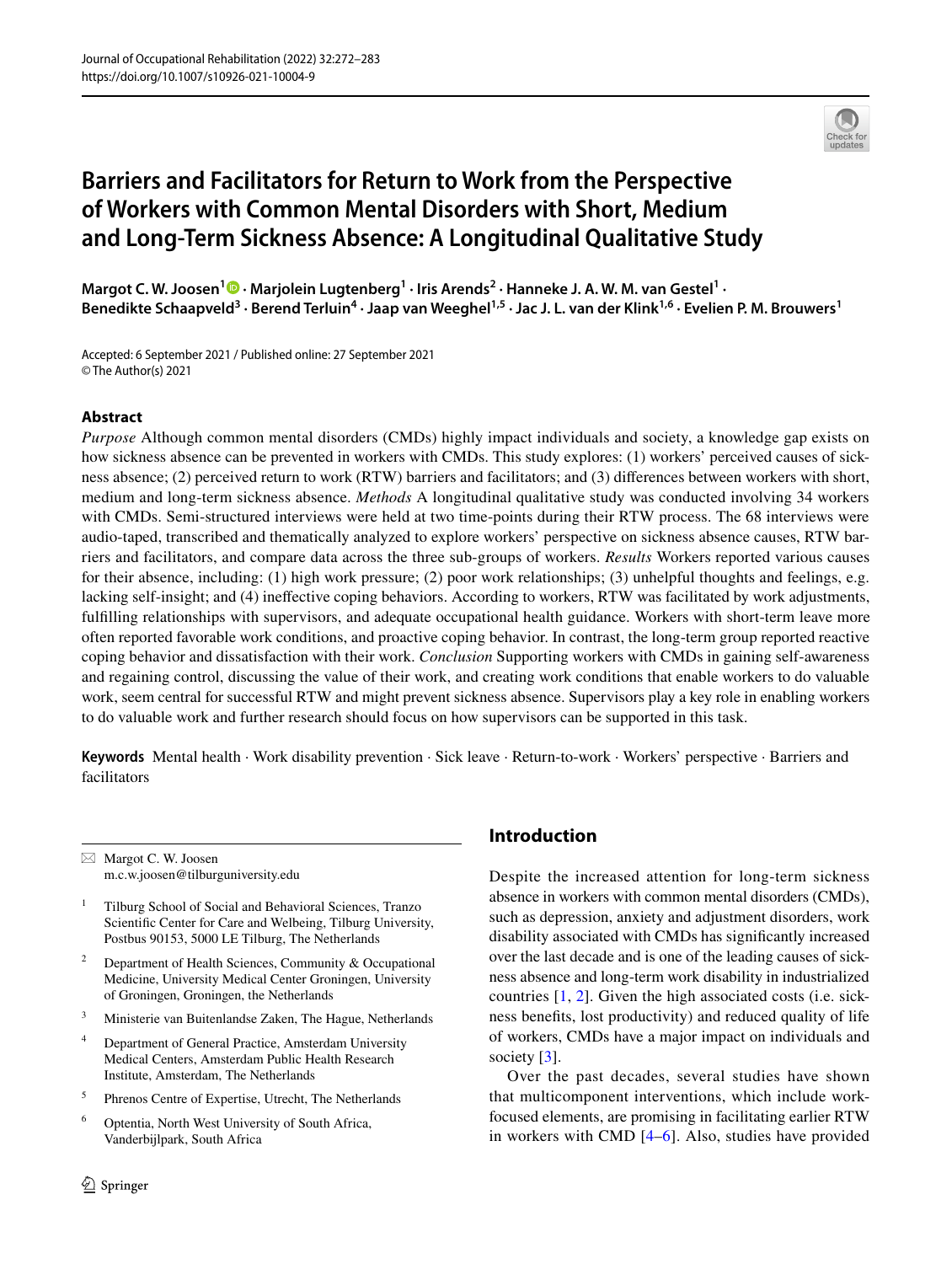new directions for future research that have increased our understanding of the antecedents of CMD-related sickness absence. First, studies have shown the importance of workers' attitudes towards RTW, as these afect actual RTW  $[7-11]$  $[7-11]$  $[7-11]$ . Moreover, it has been argued that for sustainable employment, a focus on the individual worker's values and capabilities is of importance [\[12](#page-10-7), [13](#page-10-8)]. Here, 'values' refer to what a worker fnds important in work (e.g. increase knowledge and skills). Capabilities refer to whether the worker is enabled by the work environment (e.g. provided with learning opportunities) and being able (e.g. motivated and assertive) to realize this.

Second, some authors have suggested that RTW should no longer be seen as a one-time event but should be measured as a *process* during which there may be several stages, and where crucial infuences may change over time [\[14](#page-10-9)[–16](#page-11-0)]. Workers' thoughts, feelings and behavior about the past, present, and future, in relation to RTW are likely to change over time. For instance, during times of high stress at work, workers' views on work pressure and work relationships may be diferent from their retrospective views after a few months of rest, being at home on sick leave. To date, there is limit knowledge on the RTW process, including what happens during the sickness absence process and after initial work resumption [\[17\]](#page-11-1). To study this, an in-depth qualitative research approach has been recommended [[14\]](#page-10-9).

Third, research has shown that workers with CMDs on sickness absence are not one homogenous group, but show diferent patterns in symptoms recovery, RTW trajectories and sickness absence duration [\[14](#page-10-9), [15](#page-11-2), [18](#page-11-3)[–20](#page-11-4)]. Researchers should focus on subgroups, such as short- versus long-term sick leave, to which specifc interventions can be targeted. Specific knowledge on subgroups can contribute to the development of personalized RTW guidance which may help to prevent long-term absenteeism.

In order to gain more insight into how long-term absence (i.e. absent for more than 6 months) in workers with CMDs can be reduced and prevented, the aforementioned three new research insights were incorporated in the present study. Specifcally, the research questions were:

- 1. What do workers with CMDs on sick leave perceive as causes for their sickness absence?
- 2. What do workers with CMDs on sick leave perceive as barriers and facilitators for their RTW during their RTW process?
- 3. What are diferences and similarities in perceptions between workers with CMDs with short  $(<$  3 months), medium  $(3-6$  months) and long-term  $(>6$  months) sickness absence?

## **Method**

## **Study Design**

A qualitative longitudinal design using face-to-face interviews was chosen as it enabled us to obtain in-depth information about behavior, underlying motivation, needs and preferences of the target group [[21\]](#page-11-5). Semi-structured faceto-face interviews were conducted with workers at two time-points during their RTW process. The frst phase of interviews was held shortly after the start of the sickness absence period. The second phase was held after workers had resumed work (short and medium-term sickness absence group), or after 6 months (long-term sickness absence group).

Prior to the start of the study, ethical approval for this study was obtained from the Ethics Review Board (ERB) of the School of Social and Behavioral Sciences of Tilburg University (EC-2015.32). All participating workers gave their written informed consent prior to the interviews. The COREQ guidelines [\[22](#page-11-6)] were used in the design and reporting of this study.

## **Setting**

This study was conducted in the Netherlands. According to the Dutch Gatekeeper Improvement Act [[23](#page-11-7), [24](#page-11-8)] the employer is responsible for the RTW process of sick-listed workers during the frst two years of sickness absence. During the absence period the employer is obliged by law to continue paying wages (at least 70%), irrespective of cause and work-relatedness. During these two years the sick-listed worker cannot be fred. The occupational physician (OP) has a central role in the Dutch social security system. An OP is a qualifed medical doctor specialized in occupational health who assists employers and workers in occupational health issues, safety and sickness absence management. The employer has to provide access to an OP within 6 weeks of sickness absence of the worker. OPs work for an Occupational Health Services (OHSs) or are operating independently and are contracted by employers for their services.

## **Participants and Recruitment**

Workers on sick leave were invited to participate by (occupational) health professionals, such as occupational physicians, psychologists, general physicians, who supported workers with CMD. These professionals were identifed via the researchers' network, social media and websites of (mental) healthcare organisations. If workers gave permission, the worker's contact details were shared with the researchers who contacted the worker by email of phone to check for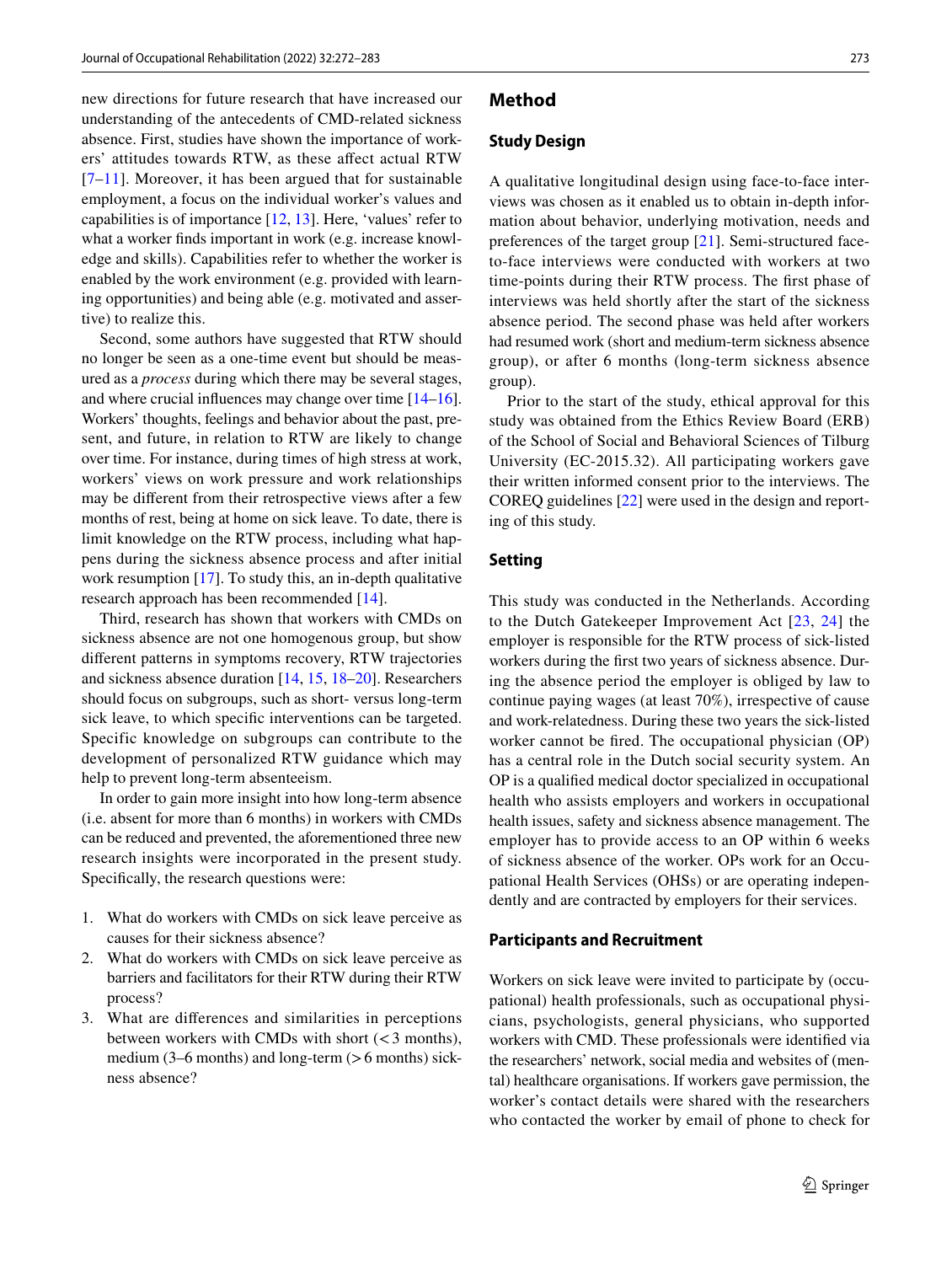eligibility. Inclusion criteria were: (1) sickness absence for a maximum of 6 weeks at the start of recruitment, of which the worker was at least 1 week fully absent from work, (2) aged 18–65, (3) Dutch speaking, and (4) mental health issues were the primary reason for the worker's sickness absence according to the professional. Excluded were workers who were suicidal. Potential participants received a leafet per email containing information about the study and were given the opportunity to ask questions through email or by telephone.

If workers were willing to participate, a brief psychiatric interview (i.e. Primary Care Evaluation of Mental Disorders (PRIME-MD) [[25](#page-11-9)] by telephone was scheduled and an appointment was made for the frst interview at a time and location that was most convenient to the participant (mostly their home). After the frst interview, the researcher emailed the participating workers every two weeks to monitor their current sickness absence and work status. Based on their pace of returning to work three groups of workers were distinguished: (1) workers who resumed within 3 months (short-term group), (2) workers who resumed within 3–6 months (medium-term group), and (3) workers who had not resumed work after 6 months (long-term group) [\[26,](#page-11-10) [27](#page-11-11)].

For this prospective study, saturation (defned as when no new concepts emerge from the data) needed to be reached for all three subgroups after the second phase (see also analysis). As the absence duration of each worker was still unclear during the frst interview, a relatively high number of workers had to be interviewed during the frst phase. During the second phase, most participants appeared to belong to the short and medium-term group, where saturation was quickly reached. However, it was more difficult to identify sufficient workers for the long-term group. Therefore, not all respondents who participated in the frst interview were included in the study (i.e. they were not interviewed a second time, and their data of the frst interview were not analysed). For the second phase interviews, a selection of workers who participated in the frst phase was made, based on group type and workers' professions. After 12 interviews in the short-term group, 11 in the medium-term and 11 in the long-term group, saturation was reached in all three groups.

## **Data Collection**

The interviews were held by one of three trained researchers (HvG, BS, EB). The interviews started with a short conversation and introduction of the interview focus. Participants were reassured that there were no right or wrong answers and that the interview data would be handled confdentially. Prior to the start of the interview, participants provided their written informed consent. All interviews were audio-taped,

with permission of the participants. After each interview participants received a gift voucher of 10 euros.

A semi-structured topic guide was used for both phases of interviews, which was developed based on relevant literature and expert opinion from the project team (See Online Appendix). The frst phase interviews focused on workers' views on the causes of their sickness absence and expectations concerning barriers to and facilitators of work resumption. The main topics of the second phase interviews were how the workers had experienced their sick leave period and RTW process, and which factors they perceived as hindering or facilitating for the RTW process.

#### **Data Analysis**

All 68 transcripts of the interviews among 34 workers were transcribed verbatim and all identifying characteristics were removed. A thematic analysis strategy was deployed [[28](#page-11-12)], using the software program AtlasTi version 7.5.16. The research questions were used as framework for the analyses, i.e. perceived causes of sickness absence, barriers and facilitating factors for RTW.

First, three transcripts were independently (openly) coded by HvG and BS. These initial codes were compared and discussed and a preliminary coding scheme was generated. Next, seven additional transcripts were independently coded by HvG and BS using the preliminary coding scheme. The remaining 58 transcripts were coded by one researcher (HvG, ML, MJ or BS) using this coding scheme and was checked by a second researcher (BS or ML). Code agreements and disagreements were discussed until consensus was reached.

After all data were initially coded, all codes were sorted into potential themes. Two researchers (ML, BS) identifed relations between codes and organised them into categories and subcategories per research question (i.e. causes of sickness absence, RTW barriers and facilitators). This coding scheme was discussed with a third researcher (MJ) until consensus was reached again.

The next step consisted of reviewing and refning the set of candidate themes by discussions with the research team, followed by checking them in accordance to the complete data set. This resulted in the identifcation of core categories of perceived causes and perceived RTW barriers and facilitators. For analysing the similarities and diferences between the subgroups, the themes of both causes of sickness absence and RTW barriers and facilitators within each subgroup of workers were discussed and compared in the multidisciplinary research team. Based on these comparisons, the team interpreted and formulated diferences and similarities between the three subgroups.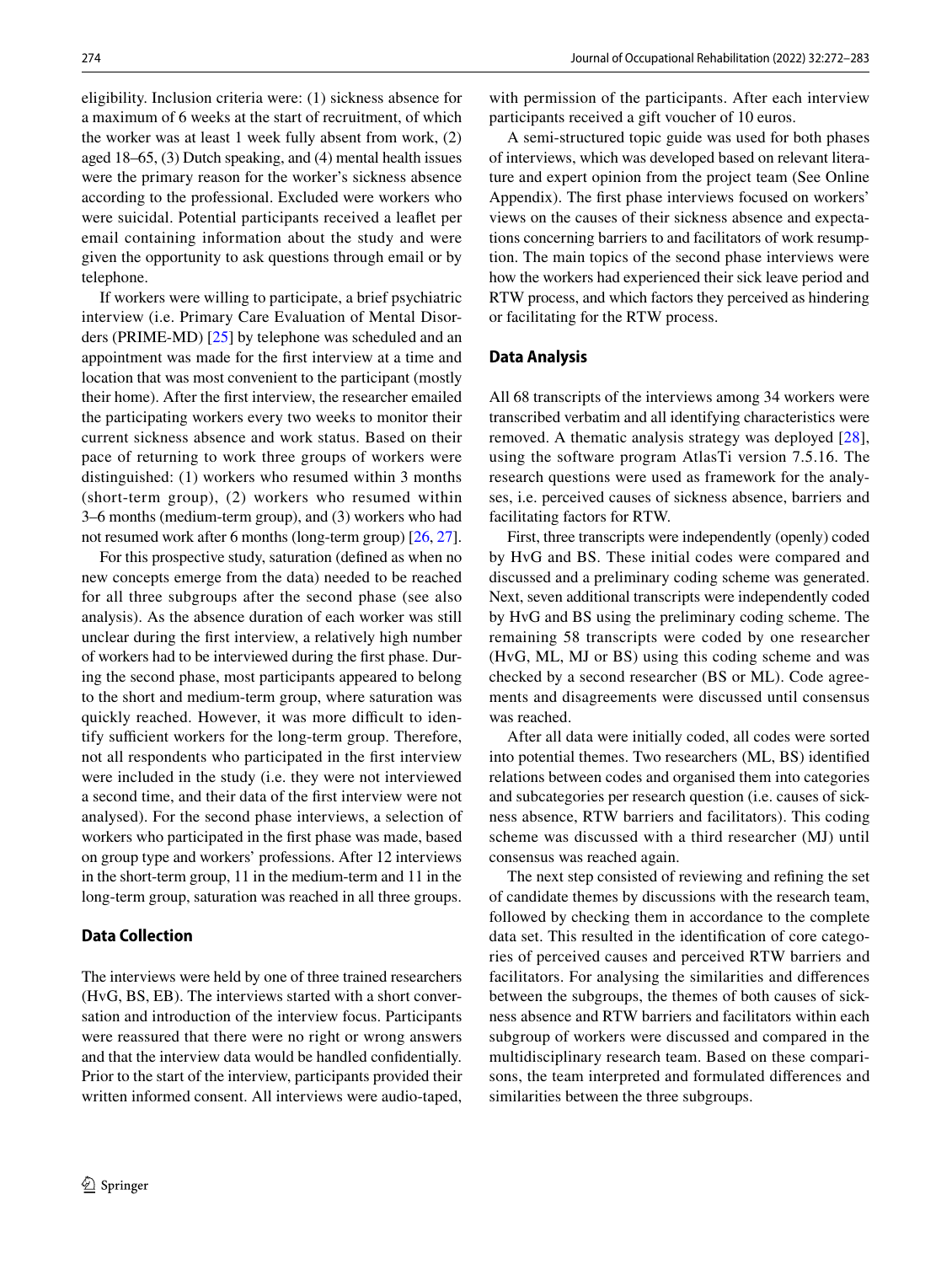Constant comparison was applied throughout the whole process of data analysis, by comparing the emerging themes with new data, across individuals, and across diferent groups of workers. Saturation was reached after no new concepts emerged from the data in all three subgroups. Inter-observer reliability was tested on several occasions, through coding of the frst ten transcripts by more than one coder and by organising several group discussions (on meaning) of codes and relationships between codes.

#### <span id="page-3-0"></span>**Table 1** Characteristics of participating workers with CMDs

## **Results**

In Table [1](#page-3-0), characteristics of the 34 workers are shown; they reported various (and sometimes multiple) mental health conditions, with the most prevalent PRIME-MD diagnoses being major depressive disorder  $(n=19)$ , somatoform disorder NOS ( $n=13$ ), and generalized anxiety disorder ( $n=11$ ). No clear diferences were found regarding the severity or type of disorders per group. Participants had various job roles (e.g. managerial, health, education, manual labor).

|                                                                 | Participants                              |                                              |                                           |                |
|-----------------------------------------------------------------|-------------------------------------------|----------------------------------------------|-------------------------------------------|----------------|
|                                                                 | Short-term sick leave<br>group(<3 months) | Medium-term sick leave<br>group (3-6 months) | Long-term sick leave<br>group (>6 months) | Total          |
| Number of participants                                          | 12                                        | 11                                           | 11                                        | 34 (100%)      |
| <b>Sex</b>                                                      |                                           |                                              |                                           |                |
| Male                                                            | 5                                         | $\overline{c}$                               | $\mathbf{1}$                              | 8 (23,5%)      |
| Female                                                          | 7                                         | 9                                            | 10                                        | 26 (76,5%)     |
| Mean Age in years (range)                                       | 48 (29-59)                                | $48(37-60)$                                  | $52(40-62)$                               | $49(29-62)$    |
| <b>Educational</b> level                                        |                                           |                                              |                                           |                |
| Low [primary school]                                            | 2                                         | 1                                            | $\overline{0}$                            | 3              |
| Middle [secondary education]                                    | $\overline{4}$                            | 6                                            | 2                                         | 12             |
| High [vocational education or university]                       | 6                                         | 4                                            | 9                                         | 19             |
| Disorders (number of participants) <sup>a</sup>                 |                                           |                                              |                                           |                |
| Any psychiatric disorder                                        | 12                                        | 9                                            | 9                                         | 30             |
| Any mood disorder                                               | 11                                        | 8                                            | 7                                         | 26             |
| Minor depressive disorder                                       | 1                                         | $\mathbf{0}$                                 |                                           | $\overline{2}$ |
| Major depressive disorder                                       | 7                                         | 6                                            | 6                                         | 19             |
| Partial remission or recurrence of major<br>depressive disorder | $\overline{c}$                            | $\overline{c}$                               | 1                                         | 5              |
| Dysthymia                                                       | 3                                         | 2                                            | 3                                         | 8              |
| R/O bipolar disorder                                            | 2                                         | 2                                            | $\mathbf{0}$                              | 4              |
| Any anxiety disorder                                            | 7                                         | 7                                            | 6                                         | 20             |
| Panic disorder                                                  | 0                                         | $\mathbf{0}$                                 | 1                                         | 1              |
| Anxiety disorder NOS <sup>b</sup>                               | 3                                         | 3                                            | 3                                         | 9              |
| Generalised anxiety disorder                                    | 5                                         | 4                                            | 2                                         | 11             |
| Probable alcohol abuse/dependence                               | $\theta$                                  | 0                                            | $\overline{0}$                            | $\overline{0}$ |
| Any eating disorder                                             | 1                                         | $\mathbf{0}$                                 | 0                                         | 1              |
| Bulimia nervosa, 'purging type'                                 | $\theta$                                  | 0                                            | $\Omega$                                  | $\overline{0}$ |
| Bulimia nervosa, 'nonpurging' type 2                            | $\mathbf{0}$                              | 0                                            | 0                                         | $\theta$       |
| Binge eating disorder                                           | 1                                         | $\Omega$                                     | $\Omega$                                  | 1              |
| Any somatoform disorder                                         | 7                                         | 8                                            | 6                                         | 21             |
| Multi-somatoform disorder                                       | 3                                         | 2                                            | 3                                         | 8              |
| Somatoform disorder NOS <sup>a</sup>                            |                                           | 6                                            | 3                                         | 13             |

<sup>a</sup>Measured with the PRIME-MD [[25](#page-11-9)]

b *NOS* not otherwise specifed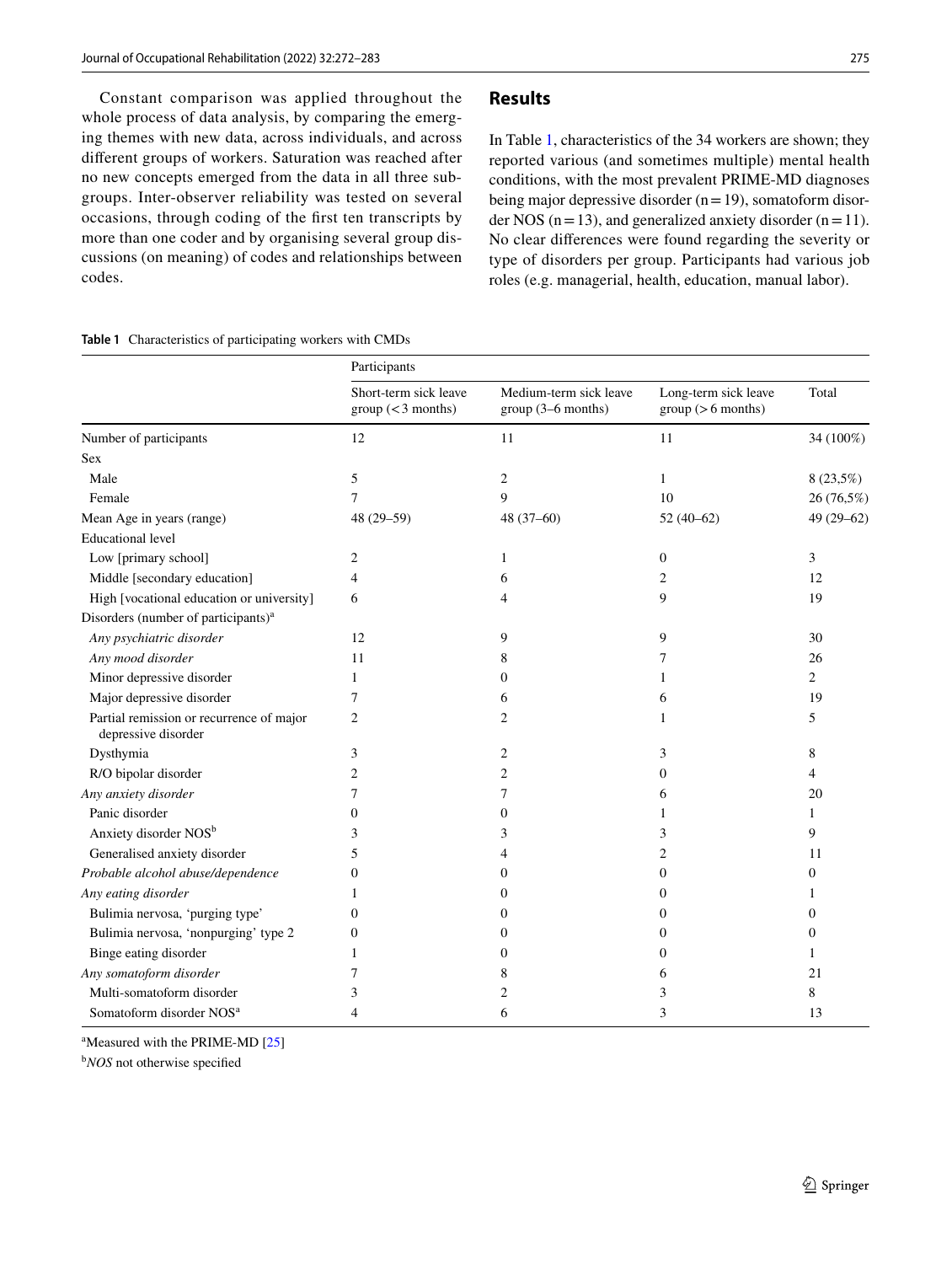#### **Perceived Causes of Sickness Absence**

Seven main themes and 26 subthemes in terms of perceived causes of sickness absence were identifed (Box 1). Four main themes were identifed as most prominent:

(I) High Work Pressure and Other Unwanted Changes in Work

> An excessive workload or work pressure was often reported as the primary reason for workers' sickness absence. According to many workers, their sickness absence was preceded by an extended period of time where their workload or work pressure had been too high, eventually leading to an emotional and sometimes also physical breakdown. A combination of two types of reported high workload were identifed: an 'objective' description of a work environment with high work pressure (e.g. working additional hours, tight deadlines), and a 'subjective' description of high work pressure that seemed to be self-imposed. Here, respondents indicated to work harder than strictly necessary, out of perfectionism, the inability to be assertive and a high sense of responsibility. Workers often mentioned that a combination of these two types of workload (which could exist together) seemed to be the primary cause for their sickness absence.

I also think that that has been the reason that I broke down on this, because I wanted to do it all too well, the feeling of responsibility. And despite the fact that I just didn't have the time and I couldn't get it all together, I still wanted it and felt responsible. [woman, 44 years, team leader]

> A recurrent subtheme was that respondents felt their work content and tasks had changed over time and became less fulflling for them. For instance, additional administrative and computer tasks that had accumulated over the years were often reported as a nuisance by workers.

When I started twelve years ago versus now… Now records need to be kept of everything, you have to meet a lot of requirements, […] you have to take notes of everything, do training, all the extra things. Well, I think that is what ruined me. […] And the endless fow of ICT

and when I understood the ICT then one year later it was diferent again. And I couldn't keep up... [woman, 62 years, teacher secondary education]

**Box 1** Causes of sickness absence, from the perspective of workers with CMDs

#### **A. High work pressure and other unwanted changes at work**

A1. Changes in type of work (more tasks, diferent content, personjob misft)

- A2. Lack of clarity of the work content (e.g. tasks) or role at work
- A3. High workload, working overtime, travel time and irregular working hours
- A4. Lack of control opportunities/lack of opportunities to realise modifcations at work
- A5. Difficulties in adapting to technology

**B. Inadequate management and/or policy**

- B1. Insufficient communication with management, inadequate policy
- B2. Insufficient opportunities for training and education
- B3. Experienced injustice/not feeling heard
- B4. Non-ftting workplace culture

#### **C. Poor relationship with supervisor and/or colleagues**

- C1. Lack of support by supervisor, insufficient supervision
- C2. Lack of support and interaction with colleagues
- C3. Bullying
- C4. Experienced injustice/not feeling heard
- **D. Unhelpful thoughts and feelings**
- D1. High sense of responsibility
- D2. Lack of self-insight/not able to observe limits
- D3. Not willing to give up control
- D4. Lack of self-confdence
- D5. Negative perception of mental health problems
- D6. Opinion and expectations of close others
- D7. Situation conficts with own values and norms
- **E. Inefective coping and behaviour**
- E1. Avoidant coping
- E2. Not being able to set limits/not listening to signals
- **F. Complaints**
- F1. Emotional and physical breakdown
- **G. Home/work interference**
- G1. (Informal) care giver responsibilities in private life
- G2. Tensions/stress in private life
- G3. Work-home imbalance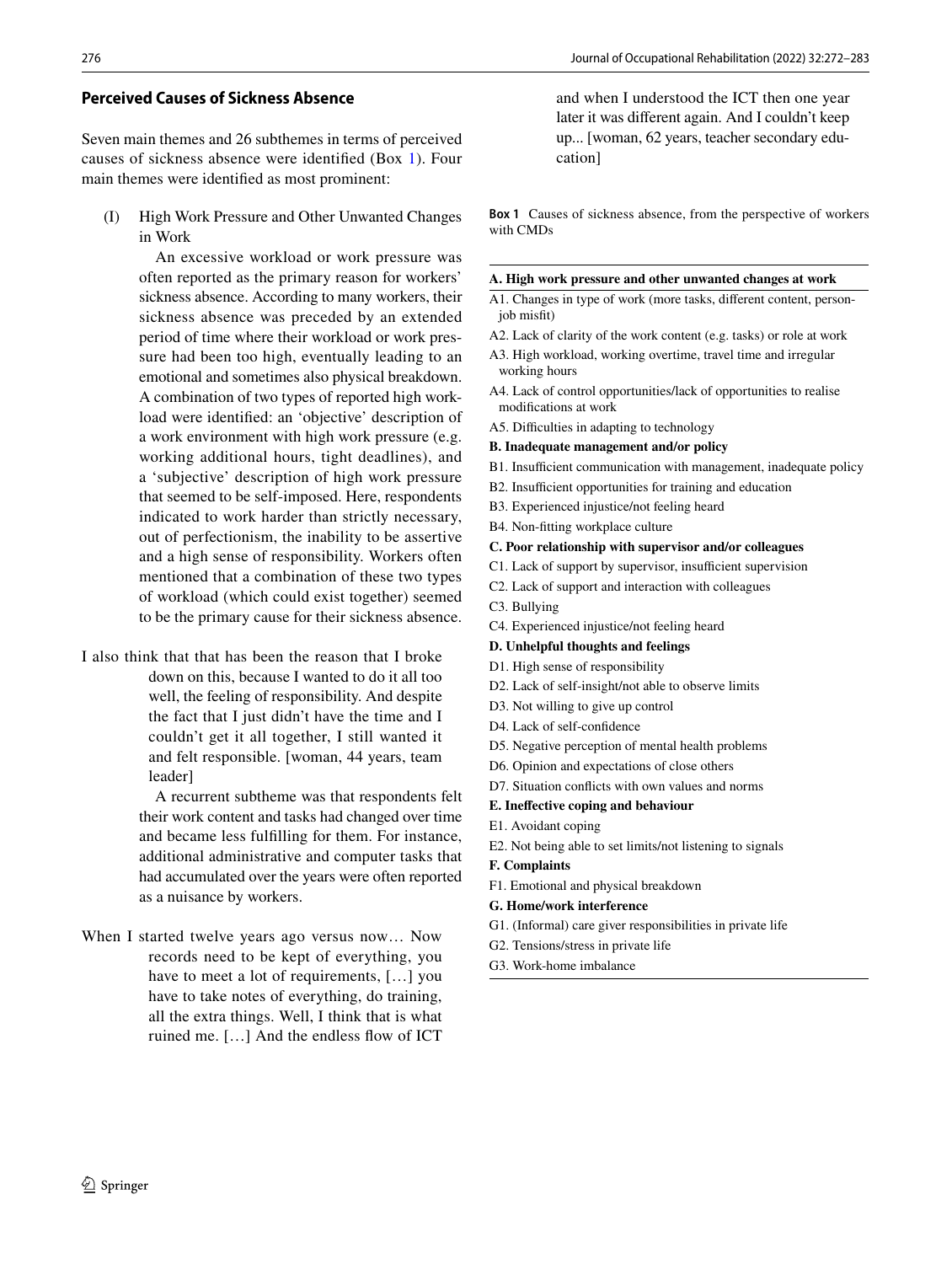(II) Poor Relationship with Supervisor and/or Colleagues

> An important factor contributing to workers' sickness absence was as a perceived poor relationship with and lack of support from the supervisor. Also lack of support from co-workers was mentioned frequently by workers. In addition, *experienced injustice* and *not feeling heard* by supervisor and colleagues were identifed as relevant factors:

- Not being heard in a meeting... I think nothing is as bad [...], as when they downplay things. Because we experience a very high work pressure […] but then when you indicate that, it is always being downplayed […]. It is really unpleasant if they don't listen. [woman, 51 years, nurse]
- (III) Unhelpful Thoughts and Feelings

 Another commonly reported subtheme was that workers indicated to have unhelpful thoughts and feelings, such as a high sense of responsibility, a lack of self-insight, and a lack of self-confdence. As a result, they tended to overlook early warning signals (e.g. headache and fatigue), were not able to observe boundaries, and/or were not willing to give up. Prior to the sickness absence, they had often been insufficiently aware that work was undermining their health and wellbeing, and was taking its toll on them.

Looking back, there is a reason that I got burned-out and my colleague didn't. […] I think that I am very insecure and because of that, I can't guard my limits. […] I also have a terribly misplaced sense of responsibility and I am a real perfectionist. So even if I think my work is not really interesting, I still want to do it as good as possible and preferably perfect. [woman, 44 years, coordinator quality department]

> The vast majority of respondents reported fatigue, feeling worn out and being in need of rest. Workers also commonly reported that there had been a triggering event that was followed by an emotional or physical breakdown. After this moment they felt incapable to cope and unable to work.

I felt bad inside, and the telephone ringing and um…I was thinking: I am going to throw that thing against the wall and… I am normally not like that. [..] [man, 52 years, team manager]

(IV) Inefective Coping and Behaviour

 Even if workers were aware of physical or emotional signs of stress, they mentioned that their nonassertive behaviour and the inability to set boundaries often led to avoidant coping behaviours (e.g. continue working under stressful circumstances).

These ineffective coping strategies in reducing stress frequently led to a break down. Despite the fact that workers felt ashamed, they felt like they had no choice but to call in sick.

I feel ashamed, [..] because I have broken down. I have always been someone who solved her own problems and especially didn't bother others. And I wasn't able to do so anymore. So that was really hard for me.[…] That I needed help [woman, 53 years, operating room assistant]

> Whereas the workers acknowledged that they had mental health issues, none of the workers indicated that these were the primary cause of their sick leave. Instead, they mostly viewed *high work pressure and other unwanted changes* as the cause, and their mental health issues as a *consequence*.

# **Perceived Barriers and Facilitators for RTW**

## **Barriers for RTW**

As can be seen from Box 2, nine themes and 26 subthemes in terms of barriers to RTW were found. The three most prominent main themes were:

- (I) Inadequate or Insufficient Work Adjustments Workers mentioned that if no changes (e.g. in work pressure or tasks) were realized in their work situation to which they were to return, this formed a major barrier to RTW. This not only referred to temporary work adjustments, but was also related to other unwanted changes (such as additional administrative tasks) for which reason they did not really enjoy their work anymore. This hindered them from returning to their job.
- (II) Inadequate Management and/or RTW Policy Within this theme, workers mentioned a lack of support and guidance from occupational physicians, other occupational health professionals, and their employer. Workers often felt pressured by them to RTW when they felt not ready yet and mentioned having to start-up too fast, or having to work more hours than agreed upon. Other barriers mentioned were discontinuity in occupational health care, lack of follow-up contact moments, and insufficient guidance.
- (III) Poor Relationships with Supervisors and/or Colleagues

 Managers' lack of understanding and interest in the workers' situation made workers feel angry and disappointed, which in turn was seen as a barrier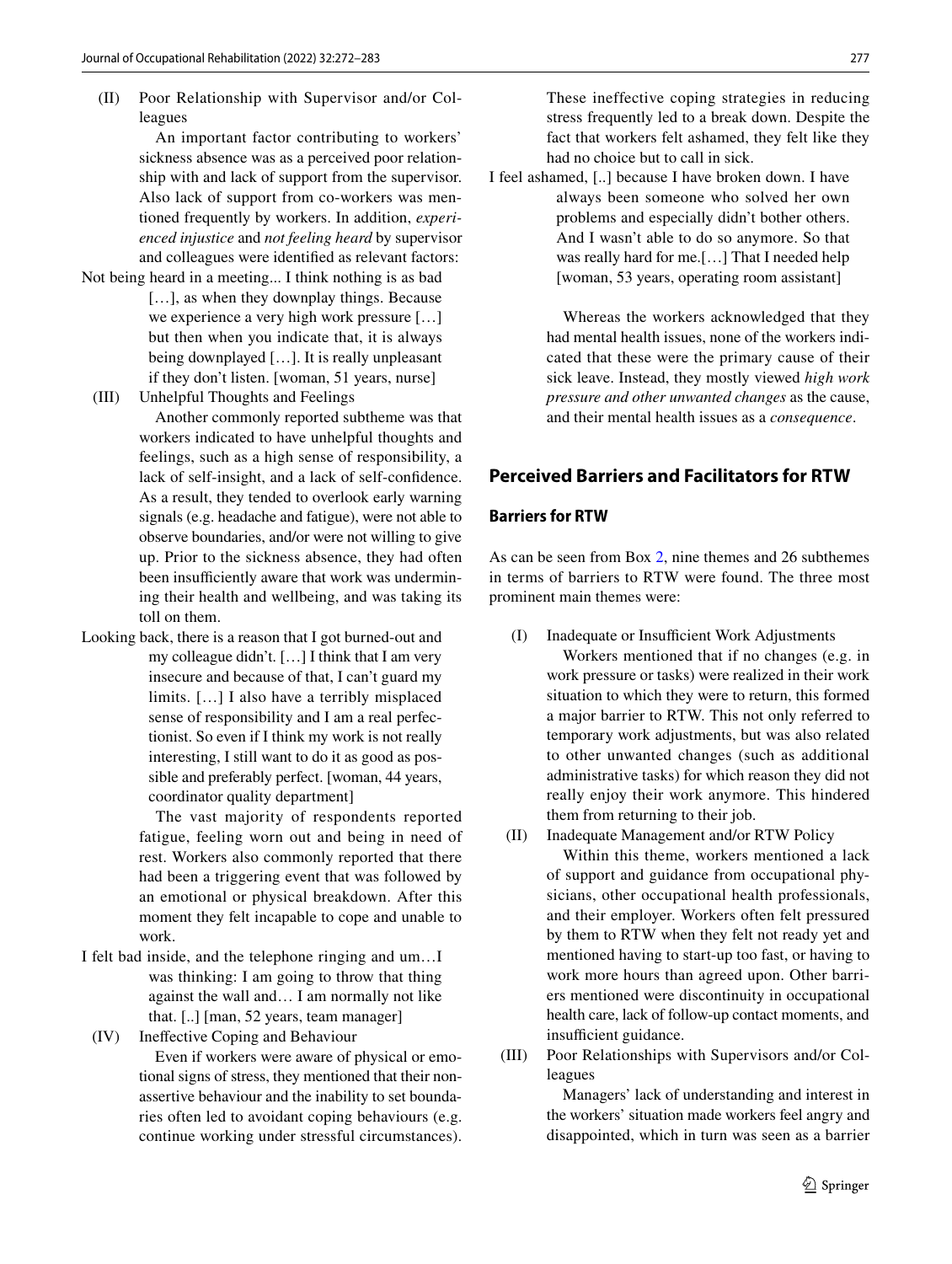to RTW. Moreover, negative responses or a lack of understanding from colleagues was also reported as a barrier to RTW, especially considering this was already a sensitive topic, because many workers felt guilty and ashamed about calling in sick. Also the feeling that the employer wanted to get rid of the employee was reported as a barrier to RTW.

**Box 2** RTW barriers, from the perspective of workers with CMDs

#### A. Inadequate or insufficient work adjustments

- A1. Non-ftting work content (tasks not challenging, person-job misfit)
- A2. Non-ftting work context (workload, working hours
- A3. No suitable work accommodations: no structural solutions

#### **B. Inadequate management and/or policy**

- B1. Having to start-up too fast, no accommodations arranged
- B2. Higher workload than agreed on, extra work
- B3. Insufficient guidance/supervision: lack of clarity of RTW process
- B4. Experienced injustice/no appreciation/lack of trust
- B5. Person-organization misft: related to work culture and worker's norms and values

## **C. Poor relationship with supervisors and/or colleagues**

- C1. Lack of support, lack of understanding, inadequate communication, not approachable supervisor
- C2. Lack of support and interest/empathy/understanding of colleagues
- C3. Pressure from supervisor, bullying
- C4. Experienced injustice/no appreciation
- **D. Workers' motivation and emotions**
- D1. Lack of motivation to return to work
- D2. Feeling insecure, fear of returning, fear of negative responses at work
- D3. Feelings of shame or guilt

## **E. Workers' thoughts and behaviour**

- E1. Not able to set limits
- E2. High sense of responsibility
- E3. Lack of self-insight
- E4. Non-assertiveness

## **F. Complaints**

- F1. Physical complaints
- F2. Emotional complaints

## **G. Private life context**

- G1. Tensions/stress in private life
- G2. Lack of understanding from close others

## **H. Professional guidance**

H1. Long waiting lists in treatment paths and setting diagnosis

## **I. Societal factors**

I1. Legal arrangements: accommodations only possible after sickness notice

# $\circled{2}$  Springer

# **Facilitators for RTW**

Seven main themes and 23 subthemes were identifed as facilitators of RTW (see Box 3), of which four main themes seemed most important:

(I) *Structural Work Adaptations*

 Work adjustments were found very helpful for RTW. Adjusting tasks or content of the work, such as temporarily working fewer hours were mentioned. But also improving working conditions, such as eliminating job strain or fewer stimuli at work (e.g. no radio or phone calls during work) were found helpful.

(II) *Adequate Management, Policy and Supervision/ Guidance*

> Occupational health professionals and employers who provided structure and clarity, and managed expectations about the RTW process were mentioned as a facilitating factor for RTW. Workers also felt it was important not to be pushed to return and to get decision authority in the RTW process, so they could start working at their own pace.

(III) *Supporting Relationship with Supervisor and/or Colleagues*

> A good relationship and support from the supervisor and colleagues was a commonly reported theme. Workers mentioned that feeling safe and supported at work was helpful to return. This especially counted for support from the manager. According to workers, it felt important that the manager listened, accepted the person for who he/ she is and showed understanding. Also managers could help by guiding the worker in setting their limits.

(IV) *Efective Worker Behaviour*

 As fatigue was a commonly reported complaint, workers mentioned they needed rest and to be away from work for some time. An active coping style (e.g. keeping daily structure, physical exercise) with a focus on recovery was mentioned as a facilitator for RTW. Moreover, talking about their struggles in general and explaining their situation to their colleagues and supervisor helped respondents in the RTW process. Some respondents had disclosed their situation to colleagues and felt supported by them. Also, getting more insight into their situation and to get perspective by talking to family and friends was reported as helpful.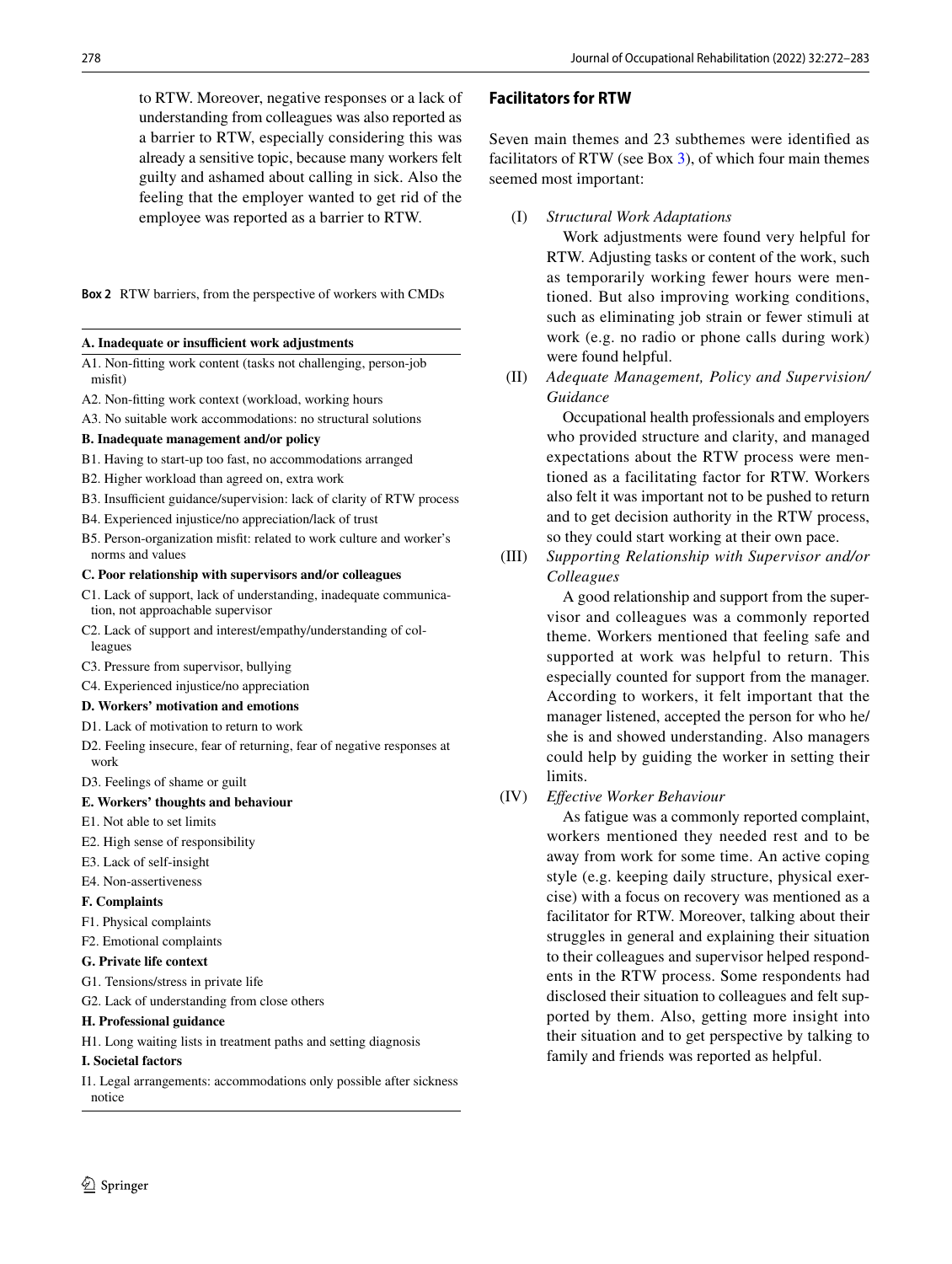#### **Box 3** RTW facilitators, from the perspective of workers with CMDs

#### **A. Work adaptations**

A1. Structural or temporary work adjustments

A2. Structural changes in the work pressure/context (less job strain, fewer working hours, fewer stimuli)

#### **B. Adequate management, policy and supervision/guidance**

- B1. No pressure on the return, enable work accommodations
- B2. An active reintegration policy
- B3. Supervision/guidance and communication: providing structure and clarity, managing expectations
- B4. Supervisor's appreciation for the worker's situation
- B5. Opportunity to get decision authority

#### **C. Fulflling relationship with supervisor and/or colleagues**

- C1. Support from supervisor
- C2. Interest/empathy and support from colleagues
- C3. Being accepted/feeling safe at work
- C4. Sharing responsibilities with co-workers

#### **D. Helpful thoughts and motivation**

- D1. Acceptance and self-refection
- D2. High sense of responsibility
- D3. Exploring the value of work, having perspective (other job)

#### **E. Efective behaviour: what the worker can do**

- E1. Disclosure and explain situation to work environment
- E2. Take time to recover: taking rest and keeping distance from work
- E3. Actively focus on recovery: keep a daily structure and continue to be active
- E4. Keep in contact with work
- E5. Guard limits and regain/remain in control

#### **F. Private life context**

- F1. Work-home balance
- F2. Accommodations in private life
- F3. Support from family and friends
- **G. Professional guidance**
- G1. Professional support, guidance from a coach

# **Diferences and Similarities Between Workers with Short, Medium, and Long‑Term Sickness Absence**

When comparing the three groups, similar perspectives on sickness absence and the RTW process including the barriers and facilitators emerged. Especially the combination between high 'objective' work pressure and high selfimposed work pressure, and the inability to see and respond to early stress related warning signs were common in all groups. However, three main diferences were found when comparing the data of the three groups, which were most noticeable between the short-term and the long-term group. These were:

I) Favourable versus unfavourable working conditions

In the short-term group, many respondents reported *favourable work conditions*, including good relationships with supervisors and colleagues in combination with a high worker motivation. They often indicated they simply had worked too hard and had ignored signs for too long, because they mentioned being workaholics, perfectionists or because they really enjoyed their jobs. In contrast, workers with longterm sickness absence experienced unfavourable working conditions mostly related to relationship with and lack of support from the manager, such as insufficient understanding, and inadequate support to adjust the work to their needs. This in turn did also not motivate the worker to return.

[What helped is] that they [manager] didn't pressure me to return. Even though I thought I could start sooner, they said to just take it easy. And I think that's a good thing. [Worker with short-term sickness absence: man, 56 years, head of fnance]

Well, what would make it difficult...if I would return and nothing has changed, that wouldn't be difficult, that would be impossible. But what would make it easier is if they [manager] would listen to what I say [...]. And not only listen, but also do something with it. [Worker with long-term sickness absence: woman, 48 years, manager]

II) Proactive versus reactive recovery behavior

Workers in the short-term group indicated to use more *proactive recovery behaviour*. They took action to arrange whatever they needed for their recovery, such as appointments with psychologists and occupational physicians, making a structured day planning with physical exercise and social contacts, or looking for a new job. Workers with long-term sickness absence seemed to be more reactive and in need of professional guidance and help with mirroring and getting insight into what costs energy and what are energisers.

Everything that had to be arranged, I organised it myself. I mean, I organised everything – the psychotherapist, the registration etc. – myself. I made the appointment [with the occupational physician] myself. You can't have a more exemplary patient. [Worker with short-term sickness absence: woman, 44 years, manager]

[What would have helped], I think something of guidance. Someone who talks you through the steps, but who is also your safety net. […] Someone who can hold up a mirror, because you don't exactly have a right image of yourself and haven't made the right choices. [Worker with long-term sickness absence: woman, 42 years, team manager]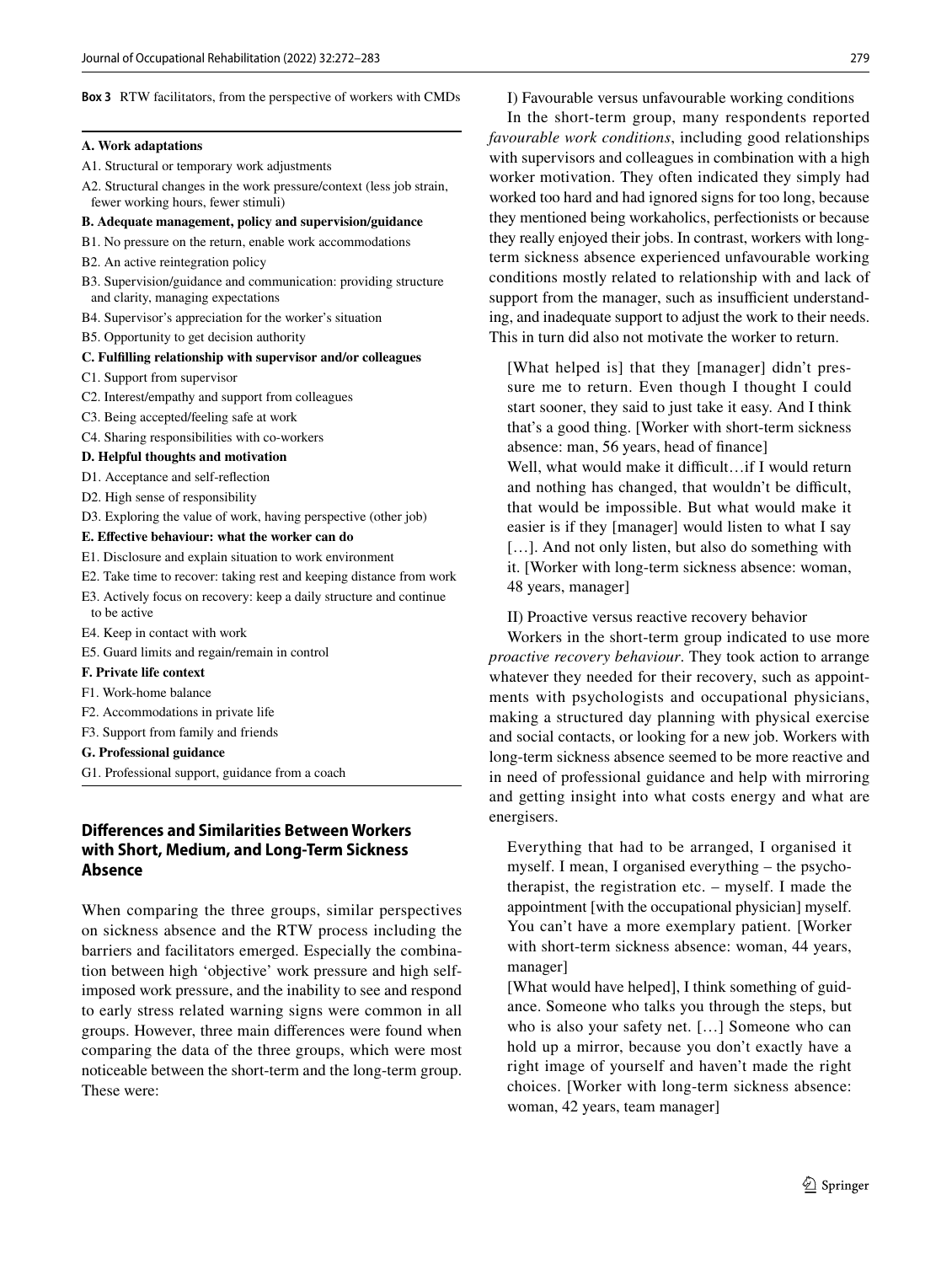## *III) Being able to do work that one values, or not*

Workers with short-term sickness absence often indicated to like many aspects of their work (e.g. work content or social contacts at work) and had a pleasant working environment, which contributed to their RTW. In contrast, workers in the long-term group often indicated that their work tasks had gradually changed over the years and had become less fulflling. They had been given more tasks they did not like, (e.g. administrative or computer tasks), leaving less time for the tasks they *did* value (e.g. teaching students or helping patients). They had low job satisfaction and indicated this as an important reason for their sick leave, especially if combined with high work pressure.

[What made the return to work easier] is that I felt connected with my job, I like my job, I have affinity with my job, with the people on my job. I get respected as a person. [Worker with short-term sickness absence: man, 42 years, engineer]

Look, I could return […], but then dissatisfaction would come up again and that is of course one of the factors that why this happened, that it's not going well. [...] I don't need to be supported [..] It is about that I don't like it [the job]. [Worker with long-term sickness absence: woman, 44 years, coordinator quality department]

# **Discussion**

To gain more insight into how long-term absence in workers with CMDs can be prevented, this longitudinal qualitative study focused on 1) workers' perceived causes of sickness absence, 2) their perceived RTW barriers and facilitators, and 3) diferences and similarities between workers with short, medium and long-term sickness absence. A wide variety of perceived causes were found, emphasizing the complexity of the RTW process. However, four predominant themes emerged from the interviews, i.e. (1) high work pressure or other unwanted changes (e.g. in work tasks), (2) poor relationships with supervisors and/or colleagues, (3) worker's unhelpful thoughts and feelings, especially related to perfectionism and a lack of self-insight, and (4) workers' inefective coping behaviors, e.g. avoidant coping and non-assertive behavior (e.g. not setting clear boundaries). Also for barriers and facilitators to RTW a large variation of factors were found, including three important themes: (1) Whether or not any work adjustments were made to facilitate RTW, (2) Poor versus good relationships with supervisors and colleagues, and (3) whether or not adequate occupational health guidance was provided. As for the third research question, although more similarities than diferences were found between the three sub-groups, three main diferences emerged especially between those on short-term versus long-term sick leave: Respondents in the short-term group more often reported favorable work conditions (e.g. enjoyable work tasks and good relationships), showed more proactive recovery behavior, and did work they valued and which suited them. In contrast, workers with long-term sickness absence seemed to have unfavorable working conditions, showed more reactive behavior and were in need of professional support, and were more dissatisfed with their job.

An interesting finding of this study is that workers believed their sickness absence was caused by high work pressure or other unwanted work changes, rather than by their mental health issues. This fnding has several implications. First, it suggests that lowering work pressure is important to reduce and prevent sickness absence. The importance of work pressure as a contributing factor to sickness absence is also highlighted in other studies which investigate work-focused interventions and work adjustment strategies [[29–](#page-11-13)[31\]](#page-11-14). The current study adds to this literature that especially the combination of both *actual* high work pressure and *subjectively* experienced work pressure is experienced as an important cause of sickness absence. Subjective work pressure may be reduced by good supervisor communication skills and support; for example, by regularly talk about how the worker experiences the workload and supporting the worker in setting their limits and more realistic goals if needed.

Second, whereas work pressure is sometimes difficult to reduce (e.g. in healthcare during the COVID-19 pandemic), the fndings underline the importance of changes in work tasks and dissatisfaction with work as a risk factor for sickness absence. Especially when there is a high workload, good supervisor communication about what the worker's values and needs in work are, can lead to more personalized work adjustments. As individuals might value diferent things and have diferent needs, this may also lead to better teamwork.

A third implication is that the common presumption that mental health issues *cause* sickness absence, may not be true from the perspective of the worker. This presumption may be related to the *fundamental attribution error*, a wellknown phenomenon in social psychology, which refers to the tendency to over-emphasize dispositions and to underemphasize situational infuences as causes of behavior in others [[32](#page-11-15)]. Hence, the mental health issue may be seen as part of the worker, and as a result the situational infuences (i.e. the role of the workplace stakeholders and context) may be overlooked. This assumption is supported by fndings of a recent study, showing that when managers were asked about who was responsible for stress-related sickness absence, they mentioned personality and individual circumstances (e.g. perfectionism, family problems) of sick-listed workers with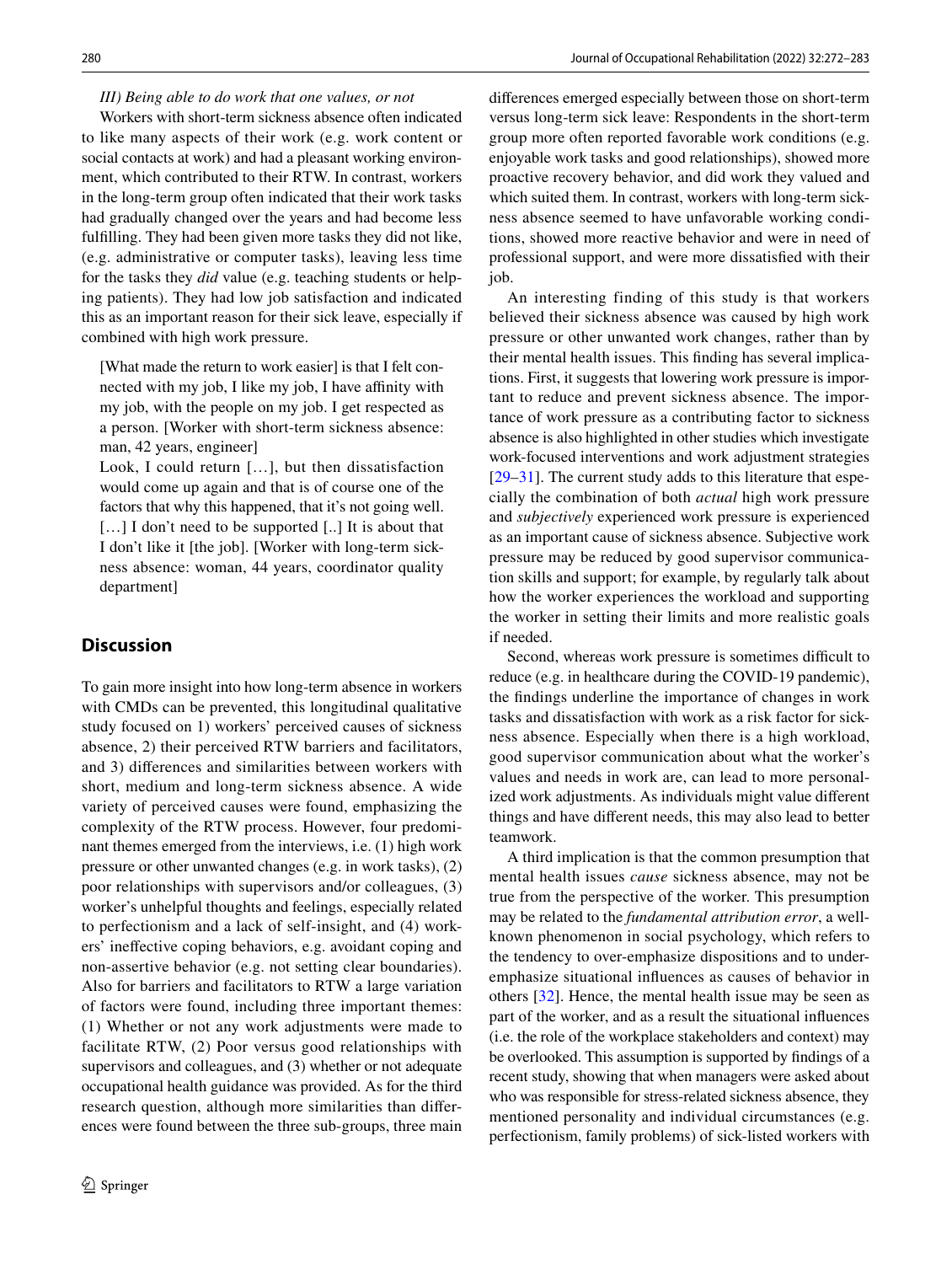stress-related complaints, rather than work-related factors [\[33](#page-11-16)]. Also, a meta-synthesis on the RTW process of workers with mental disorders concluded that RTW interventions should not only focus on the coping strategies of the worker but also on the workplace and facilitate social integration of the returned worker [\[14](#page-10-9)].

The fnding that especially in the long-term group, workers did not like their work tasks anymore, and that over the years they gradually grown apart from what they had once valued when choosing their profession, suggests that a 'reversed job crafting process' had taken place. Job crafting is a self-initiated, proactive process at work by which workers change elements of their job to optimize the ft between their job demands and personal needs, abilities and strengths [\[34\]](#page-11-17). It is a relatively new concept, and intervention studies have produced favorable effects in employee wellbeing and job performance by stimulating job crafting behaviors [[35,](#page-11-18) [36\]](#page-11-19). Future studies should explore whether more attention to job crafting in the workplace can actually prevent long-term sickness absence in healthy workers [[37\]](#page-11-20). In addition, the fact that no clear diferences appeared between the groups in terms of clinical diagnoses suggests that long-term sickness absence was *not* determined by mental illness severity, but by other, mostly work related and/or psychosocial factors. However, as this was a qualitative study with a small sample, this assumption needs to be confrmed in future quantitative studies.

In the present study, the crucial role of the supervisor was highlighted threefold: as a cause for sickness absence, as a barrier to RTW and as a facilitator for RTW. This implies that improved supervisor skills play an important role in sickness absence and the RTW process for which there are several reasons. First, as supervisors are in a superior position, they may provide the worker with support, understanding and autonomy, or conversely with their opposites, which create feelings of stress [[38](#page-11-21)]. Moreover, the supervisor has an important infuence on the workplace atmosphere, can provide a positive example for coworkers (with mental health issues) and can promote inclusiveness [\[39,](#page-11-22) [40](#page-11-23)]. Finally, supervisors can be alert to the wellbeing of their staf, which provides opportunities to prevent sickness absence in workers who themselves do not see the signs due to a lack of self-refection. By having regular conversations with their workers about what they value in work and what their needs are to realize those work values, supervisors can support job crafting and prevent 'reversed job crafting' that was found in the long-term group. The fnding that managers play a key role in the RTW process and that improved communication is associated with faster RTW has also been found by others [[41–](#page-11-24)[43](#page-11-25)]. However, whereas managers may acknowledge the importance of communication about mental wellbeing, several studies have shown they often feel uncertain about how to best support workers'

mental wellbeing needs [[42](#page-11-26), [44](#page-11-27)], and they do not always see it as their responsibility to start the conversation with the worker [[45](#page-11-28)]. Nevertheless, training managers can signifcantly improve managers' confdence in supporting the mental wellbeing needs of their staff  $[42]$  $[42]$ , and future studies should investigate if this can prevent sickness absence.

Another factor of importance for successful RTW was adequate supervision and guidance from occupational health professionals. Especially workers with long-term sickness absence may beneft from close supervision and support, also because they tended to be rather passive themselves. Here the occupational physician can play an important role, by using a process-based approach and monitoring the recovery process, intervening when recovery stagnates and strengthen relapse prevention skills and strategies [[46,](#page-11-29) [47](#page-11-30)].

# **Strengths and Limitations**

The study has several strengths and limitations. A strength is the large-scaled and prospective study design and the fact that two interviews were held per respondent. Because of this approach, participants could look back at their sickness absence period and were able to refect on their own RTW *process* which resulted in valuable insights about causes and effect from their perspective. In addition, by comparing the fndings of the three groups, novel information was obtained that—especially when confrmed in quantitative research—may lead to more efective future interventions. Another strength was the use of researcher triangulation in data collection and analysis, which enhanced the validity and reliability of the fndings.

A limitation of the study is that only the perspective of the worker was explored. Given that RTW is a complex process in which diferent stakeholders are involved, it would be valuable to adopt a multi-stakeholder perspective and study the views on RTW barriers and facilitators from employers, occupational health professionals and mental health care professionals. Another limitation is that female and higher educated workers were overrepresented in the interviews. However, as is common in qualitative studies, our aim was to generate insight into a complex phenomenon, rather than to produce fndings that can be extended to other populations or settings.

# **Conclusion**

By focusing on the perspective of workers, valuable insight was gained about the process of RTW. The variety of factors that were perceived to cause sickness absence and facilitated or hindered RTW, emphasize the complexity of the RTW process and highlight the need for more personalized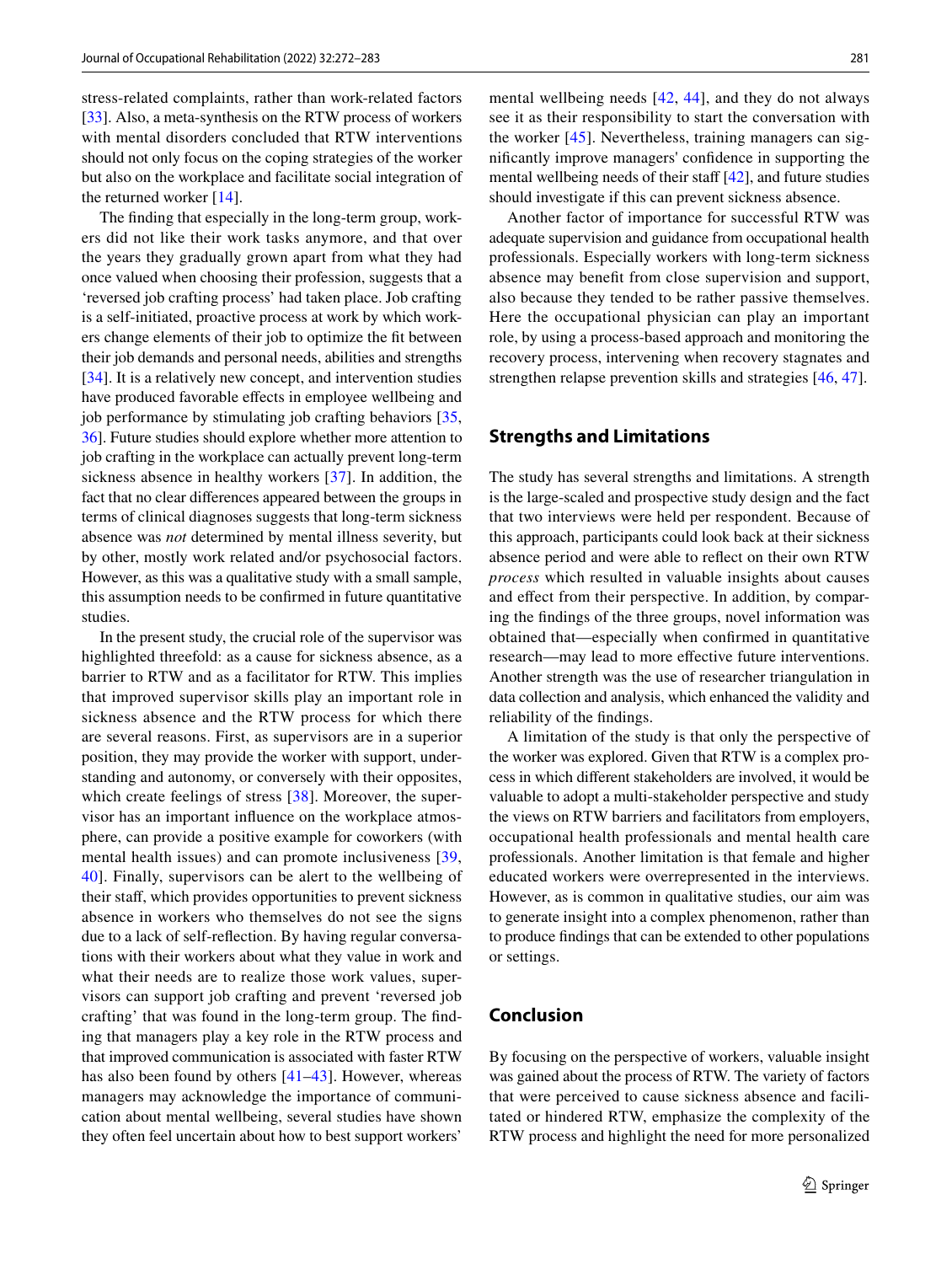RTW strategies. Findings from the present study suggest that employers who want to prevent sickness absence associated with CMDs should show a genuine interest in what their workers value about their work, what their needs are, and proactively seek for opportunities to create work conditions that enable workers to do valuable work. Investing in manager training to improve communication between manager and employee about wellbeing at work is likely to pay off, as managers have a crucial role in worker's wellbeing and the prevention of sickness absence.

**Supplementary Information** The online version contains supplementary material available at<https://doi.org/10.1007/s10926-021-10004-9>.

**Acknowledgements** We are grateful to the workers who volunteered to participate in this study. Our thanks also go to all the occupational physicians, mental health providers, and other (health) professionals for their help and assistance during recruitment. We would like to thank the Institution of Occupational Safety and Health (IOSH) for fnancially supporting this project. In particular, we would like to thank our project manager, Mary Ogungbeje, for her support.

**Author Contributions** MJ, EB, BT, JvdK, JvW, HvG contributed to the original design of the study. The data collection was carried out by HvG, EB, and BS. MJ, EB, HvG, ML, BS, IA, BT, JvdK and JvW participated in the data analysis and interpretation of the data. The manuscript was written by MJ and EB and was edited by all authors, who also approved of the fnal manuscript.

**Funding** The Institution of Occupational Safety and Health (IOSH) fnancially supported this project.

**Data Availability** The datasets generated during and/or analyzed during the current study are available from the corresponding author on reasonable request.

# **Declarations**

**Conflict of interest** The authors declare that they have no confict of interest.

**Ethical Approval** Ethical approval for this study was obtained from the Ethics Review Board (ERB) of the School of Social and Behavioral Sciences of Tilburg University (EC-2015.32).

**Consent to participate** All procedures followed were in accordance with the ethical standards of the responsible committee on human experimentation (institutional and national) and with the Helsinki Declaration of 1975, as revised in 2000. Informed consent was obtained from all participants for being included in the study.

**Open Access** This article is licensed under a Creative Commons Attribution 4.0 International License, which permits use, sharing, adaptation, distribution and reproduction in any medium or format, as long as you give appropriate credit to the original author(s) and the source, provide a link to the Creative Commons licence, and indicate if changes were made. The images or other third party material in this article are included in the article's Creative Commons licence, unless indicated otherwise in a credit line to the material. If material is not included in the article's Creative Commons licence and your intended use is not permitted by statutory regulation or exceeds the permitted use, you will need to obtain permission directly from the copyright holder. To view a copy of this licence, visit<http://creativecommons.org/licenses/by/4.0/>.

# **References**

- <span id="page-10-0"></span>1. GBD, Disease and Injury Incidence and Prevalence Collaborators. Global, regional, and national incidence, prevalence, and years lived with disability for 354 diseases and injuries for 195 countries and territories, 1990–2017: a systematic analysis for the Global Burden of Disease Study 2017. Lancet. 2018;392(10159):1789–1858.
- <span id="page-10-1"></span>2. Corbière M, Mazaniello-Chézol M, Bastien M, et al. Stakeholders' role and actions in the return-to-work process of workers on sick-leave due to common mental disorders: a scoping review. J Occup Rehabil. 2019;30(3):389–419.
- <span id="page-10-2"></span>3. Sick on the Job. Myths and Realities about Mental Health and Work.<http://www.oecd.org/els/emp/sickonthejob2011.htm>
- <span id="page-10-3"></span>4. Parsons V, Juszczyk D, Gilworth G, Ntani G, McCrone P, Hatch S, Shannon R, Henderson M, Coggon D, Molokhia M, et al. A case management occupational health model to facilitate earlier return to work of NHS staff with common mental health disorders: a feasibility study. Health Technol Assess. 2021;25(12):1–94.
- 5. Cullen KL, Irvin E, Collie A, Clay F, Gensby U, Jennings PA, Hogg-Johnson S, Kristman V, Laberge M, McKenzie D, et al. Efectiveness of workplace interventions in return-to-work for musculoskeletal, pain-related and mental health conditions: an update of the evidence and messages for practitioners. J Occup Rehabil. 2018;28(1):1–15.
- <span id="page-10-4"></span>6. Wagner SL, Koehn C, White MI, Harder HG, Schultz IZ, Williams-Whitt K, Warje O, Dionne CE, Koehoorn M, Pasca R, et al. Mental health interventions in the workplace and work outcomes: a best-evidence synthesis of systematic reviews. Int J Occup Environ Med. 2016;7(1):1–14.
- <span id="page-10-5"></span>7. Brouwers EP, Terluin B, Tiemens BG, Verhaak PF. Predicting return to work in employees sick-listed due to minor mental disorders. J Occup Rehabil. 2009;19(4):323–332.
- 8. van Beurden KM, Brouwers EPM, Joosen MCW, de Boer MR, van Weeghel J, Terluin B, van der Klink JJL. Efectiveness of an intervention to enhance occupational physicians' guideline adherence on sickness absence duration in workers with common mental disorders: a cluster-randomized controlled trial. J Occup Rehabil. 2017;27(4):559–567.
- 9. Volker D, Zijlstra-Vlasveld MC, Brouwers EP, van Lomwel AG, van der Feltz-Cornelis CM. Return-to-work self-efficacy and actual return to work among long-term sick-listed employees. J Occup Rehabil. 2015;25(2):423–431.
- 10. Stilz R, Madan I. Worker expectations of occupational health consultations. Occup Med. 2014;64(3):177–180.
- <span id="page-10-6"></span>11. Sampere M, Gimeno D, Serra C, Plana M, Lopez JC, Martinez JM, Delclos GL, Benavides FG. Return to work expectations of workers on long-term non-work-related sick leave. J Occup Rehabil. 2012;22(1):15–26.
- <span id="page-10-7"></span>12. Abma FI, Brouwer S, de Vries HJ, Arends I, Robroek SJ, Cuijpers MP, van der Wilt GJ, Bultmann U, van der Klink JJ. The capability set for work: development and validation of a new questionnaire. Scand J Work Environ Health. 2016;42(1):34–42.
- <span id="page-10-8"></span>13. van der Klink JJ, Bültmann U, Burdorf A, et al. Sustainable employability–defnition, conceptualization, and implications: a perspective based on the capability approach. Scand Journal Work Environ Health. 2016;42(1):71–79.
- <span id="page-10-9"></span>14. Andersen MF, Nielsen KM, Brinkmann S. Meta-synthesis of qualitative research on return to work among employees with common mental disorders. Scand J Work Environ Health. 2012;38(2):12.